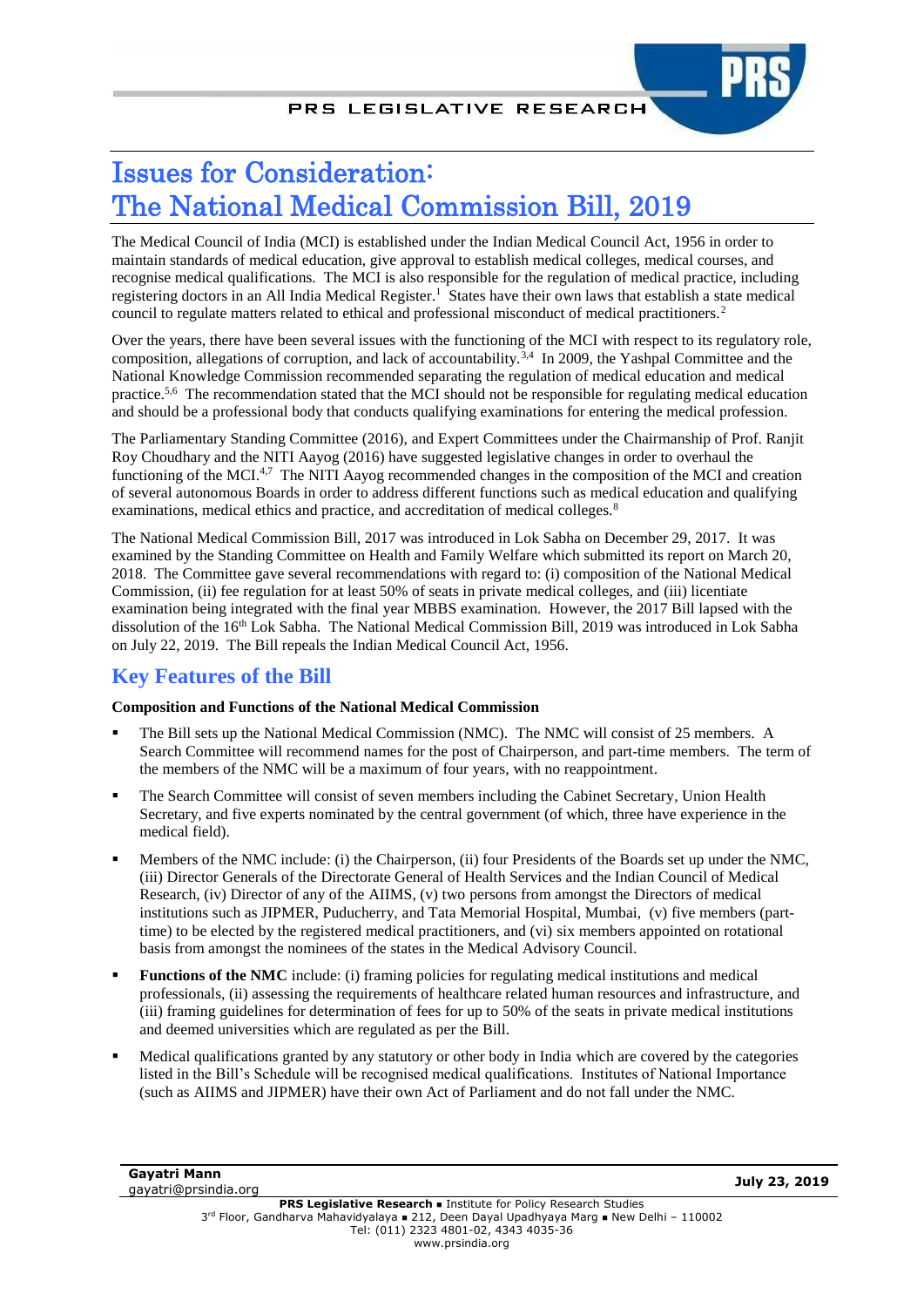**Autonomous Boards:** Four autonomous Boards have been set up under the supervision of the NMC. Each autonomous Board will consist of a President and four members (of which two will be part-time members), appointed by the central government.

#### **Figure 1: The four autonomous Boards under the NMC**



- **Medical Advisory Council:** The central government will constitute a Medical Advisory Council. The Council will be the primary platform through which the states/union territories can put forth their views and concerns before the NMC. Further, the Council will advise the NMC on measures to enable equitable access to medical education.
- **Qualifying examinations:** There will be a uniform National Eligibility-cum-Entrance Test for admission to under-graduate and post-graduate medical education in all medical institutions regulated by the Bill. The NMC will specify the manner of conducting common counselling for admission in all such medical institutions.
- The Bill proposes a common final year undergraduate examination called the National Exit Test for the students graduating from medical institutions to obtain the license for practice. The National Exit Test will also serve as the basis for admission into post-graduate courses at medical institutions.
- Foreign medical practitioners may be permitted temporary registration in India in such manner as may be prescribed.
- **Community health providers:** The Bill states that the NMC may grant limited license to certain mid-level practitioners connected with the modern medical profession to practice medicine. These mid-level medical practitioners may prescribe specified medicines in primary and preventive healthcare. However, in any other cases, these practitioners may only prescribe medicine under the supervision of a registered medical practitioner.
- **Appeal on matters related to professional and ethical misconduct:** State Medical Councils will receive complaints relating to professional or ethical misconduct against a registered medical practitioner. If the medical practitioner is aggrieved of a decision of the State Medical Council, he may appeal to the Ethics and Medical Registration Board.
- The State Medical Councils and the Ethics and Medical Registration Board have the power to take disciplinary action against the medical practitioner including imposing a monetary penalty. If the medical practitioner is aggrieved of the decision of the Board, he can approach the NMC to appeal against the decision.
- **Offences and penalties:** No person is allowed to practice medicine as a qualified medical practitioner other than those enrolled in a State Register or the National Register. Any person who contravenes this provision will be will be punishable with imprisonment of up to one year, or a fine extending to five lakh rupees, or both.

### **Issues to consider**

### **Composition of the National Medical Commission**

The Bill sets up the National Medical Commission (NMC) as the regulator for medical education and practice. The NMC will consist of 25 members, of which at least 15 (60%) are medical practitioners.

Clause 4

The current regulator is the Medical Council of India (MCI) which is an elected body where the President and members of the MCI are elected by medical practitioners themselves. The Bill replaces the MCI with the NMC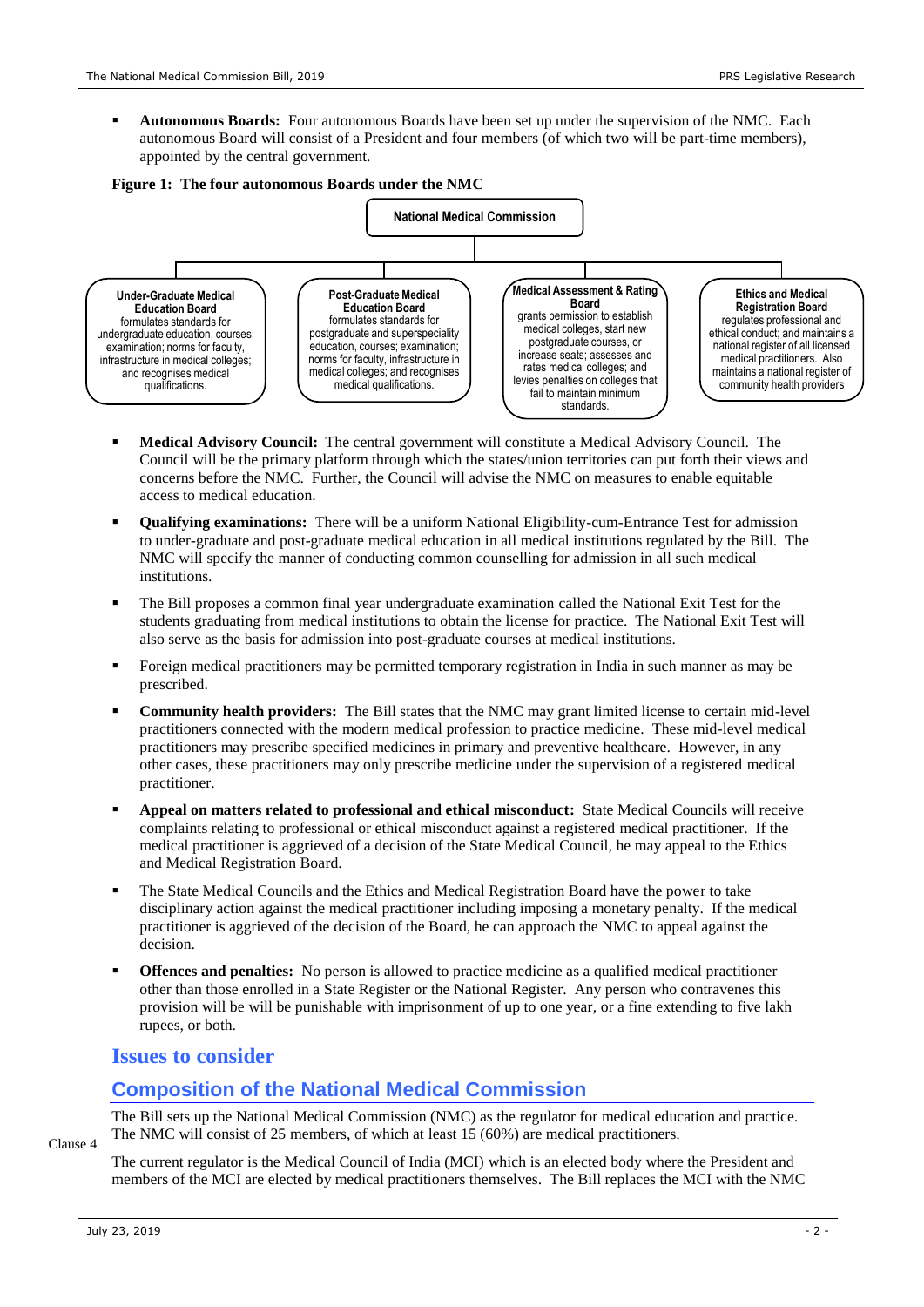which is not an elected body. The Parliamentary Standing Committee (2016) when examining the composition of the MCI noted that it is not diverse and consists mostly of doctors who look out for their own interest over public interest[.](#page-0-1)<sup>4</sup> The Committee recommended that to reduce the monopoly of doctors, the MCI should include diverse stakeholders such as public health experts, social scientists, health economists, and health related nongovernment organisations.

Note that in the United Kingdom, the General Medical Council which is responsible for regulating medical education and practice consists of 12 medical practitioners and 12 lay members (such as community health members, and administrators from local government).<sup>9</sup>

#### <span id="page-2-0"></span>**Power to set the fees**

(1) (i)

The Bill gives the NMC the power to frame guidelines for determination of fees for up to 50% of seats in private medical colleges and deemed universities. The question is whether the NMC as a regulator should regulate fees charged by private medical colleges. Clause 10

Typically, the private sector is driven by a profit motive but in India the Supreme Court has held that private providers of education have to operate as charitable and not-for-profit institutions.<sup>10</sup> In 2002, the Supreme Court ruled that the fees charged by private unaided educational institutes could be regulated. Also, while banning capitation fee, it allowed institutes to charge a reasonable surplus, which has to be used for its expansion and development.<sup>11,12</sup> However, several Expert Committees have noted that many private education institutions charge exorbitant fees which makes medical education unaffordable and inaccessible to meritorious students.<sup>[4,](#page-0-1)[5,](#page-0-2)[8](#page-0-3)</sup> Therefore, currently, for private unaided medical colleges, the fee structure is decided by a Committee set up by the state governments under the chairmanship of a retired High Court judge.<sup>13</sup> This Committee decides whether the fee proposed by a college is justified and its decision is binding.

On the other hand, private colleges claim that fees need to be revised periodically to cover for (i) increasing costs of maintenance, and administrative expenses, (ii) revision in pay to faculty and staff, (iii) maintenance of lab equipment, additional resources required for value added courses, and other unforeseen circumstances.<sup>14</sup> The NITI Aayog Committee (2016) was of the opinion that a fee cap would discourage the entry of private colleges,therefore, limiting the expansion of medical education in the country.<sup>8</sup> It also observed that it is difficult to enforce a fee cap and could lead medical colleges to continue charging 'under the table' capitation fees and other periodic fees on various pretexts.<sup>[8](#page-0-3)</sup>

<span id="page-2-1"></span>Note that the Parliamentary Standing Committee (2018) has recommended continuing the current system of fee structures being decided by the Committee under the chairmanship of a retired High Court judge.<sup>15</sup> However, for those private medical colleges and deemed universities currently unregulated under an existing mechanism, fee must be regulated for at least 50% of the seats.

## **Appeal on decisions related to professional and ethical misconduct**

#### **Competence of central government in hearing appeals related to misconduct by doctors**

Under the Bill, the State Medical Council established under respective state laws will receive complaints relating to professional or ethical misconduct against a registered medical practitioner. If the medical practitioner is aggrieved of a decision of the State Medical Council, he may appeal to the Ethics and Medical Registration Board. The State Medical Councils and the Ethics and Medical Registration Board have the power to take disciplinary action against the medical professional including imposing a monetary penalty. If the medical practitioner is aggrieved of the decision of the Board, he can approach the NMC to appeal against the decision. It is unclear why the NMC is an appellate authority with regard to matters related to professional or ethical misconduct of medical practitioners. Clause 30

It may be argued that disputes related to ethics and misconduct in medical practice may require judicial expertise. For example, in the UK, the regulator for medical education and practice – the General Medical Council (GMC) receives complaints with regard to ethical misconduct and is required to do an initial documentary investigation in the matter and then forwards the complaint to a Tribunal. This Tribunal is a judicialbody independent of the GMC.<sup>9</sup> The adjudication decision and final disciplinary action is decided by the Tribunal.

Further, the Bill does not specify a time period for the NMC to decide on such an appeal. Note that the Parliamentary Standing Committee (2018) stated that giving the appellate jurisdiction to the central government (as per the 2017 Bill )does not fit into the constitutional provision for separation of powers.[15](#page-2-1) It recommended constitution of a Medical Appellate Tribunal instead.